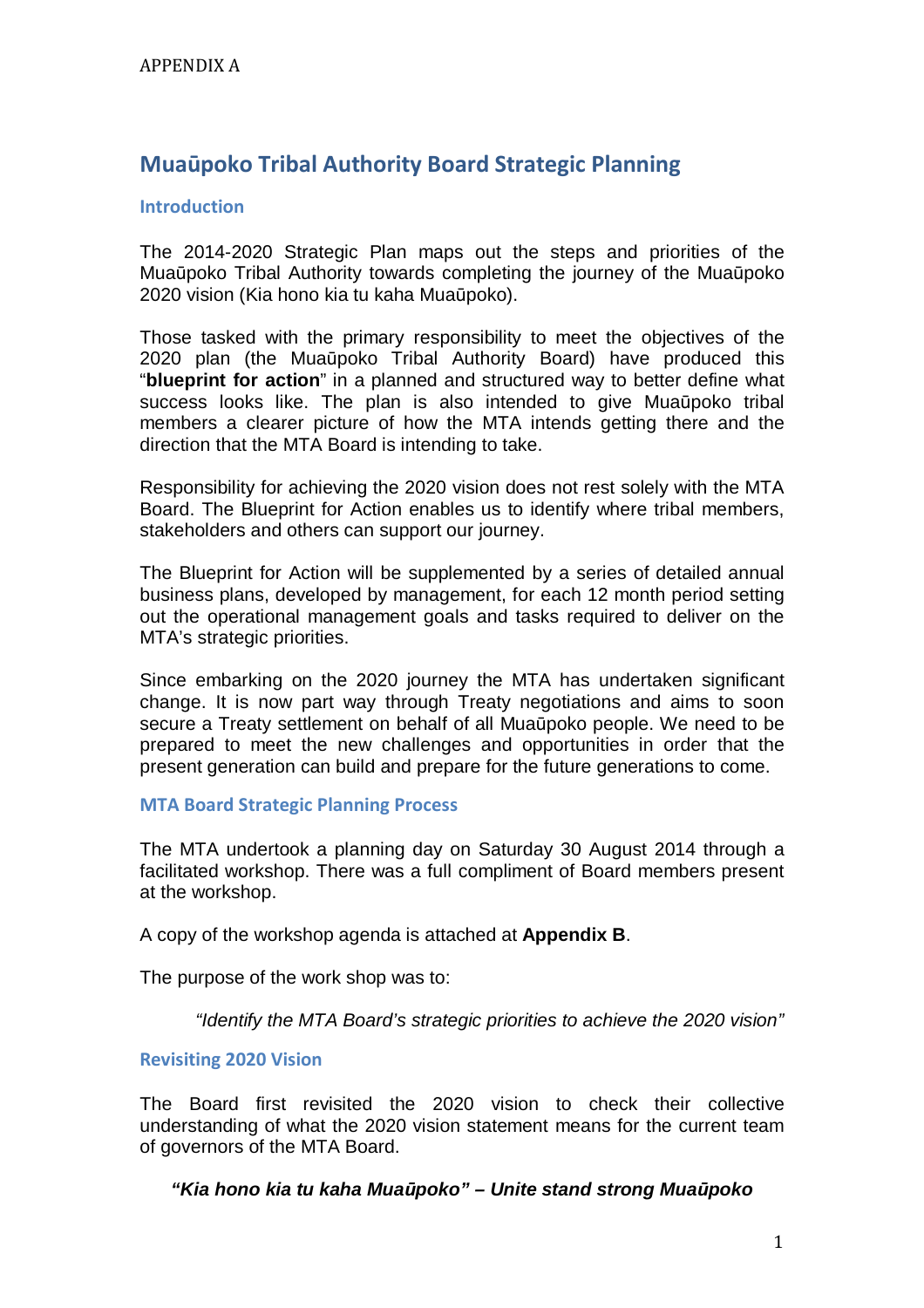The prevailing line of thought was that this phase is a call to action: a call for Muaūpoko to be united and to do it with pride.

Reflecting on how well we are doing

The Board then reflected on all 10 strategic objectives in the 2020 Plan to consider:

- How well are we performing?
- What could we do better? and
- What would we like to see happen next?

Participants decided to group the 2020 strategic objectives into logical group areas as there appeared to be an overlap across many of the strategies. These were put into the following groups:

- Cultural;
- Infrastructure:
- Assets and environment; and
- Hauora.

## General themes and priorities emerged from this discussion:

- While much has been done there is a lot yet to do.
- We need to leverage partners and collaborate with others.
- Succession planning and building people capacity.
- We need to undertake a further stocktake with particular focus areas on particular aspects of MTA business (e.g. prioritising stakeholders – who, why, value add?)
- Building strong foundations MTA is undertaking a pathway of improvement following the Tā Wira Gardiner independent review in 2013 (including this strategic planning exercise).
- Meaningful monitoring of performance what does success look like?
- Education is paramount.

#### Priority areas:

- Wānanga initiatives (te reo, waiata, whakapapa, kawa me ngā tikanga Māori) and particularly for our paepae to strengthen this area
- Stakeholder plan
- Water take/land utilisation initiatives
- Muaūpoko education strategy
- Defining our organisational values
- Strengthening financial position

Detailed notes of the workshop discussion have been recorded.

**Appendix A** sets out the Strategic Plan 2014-2020 drawing from the various contributions of Board members through the Workshop.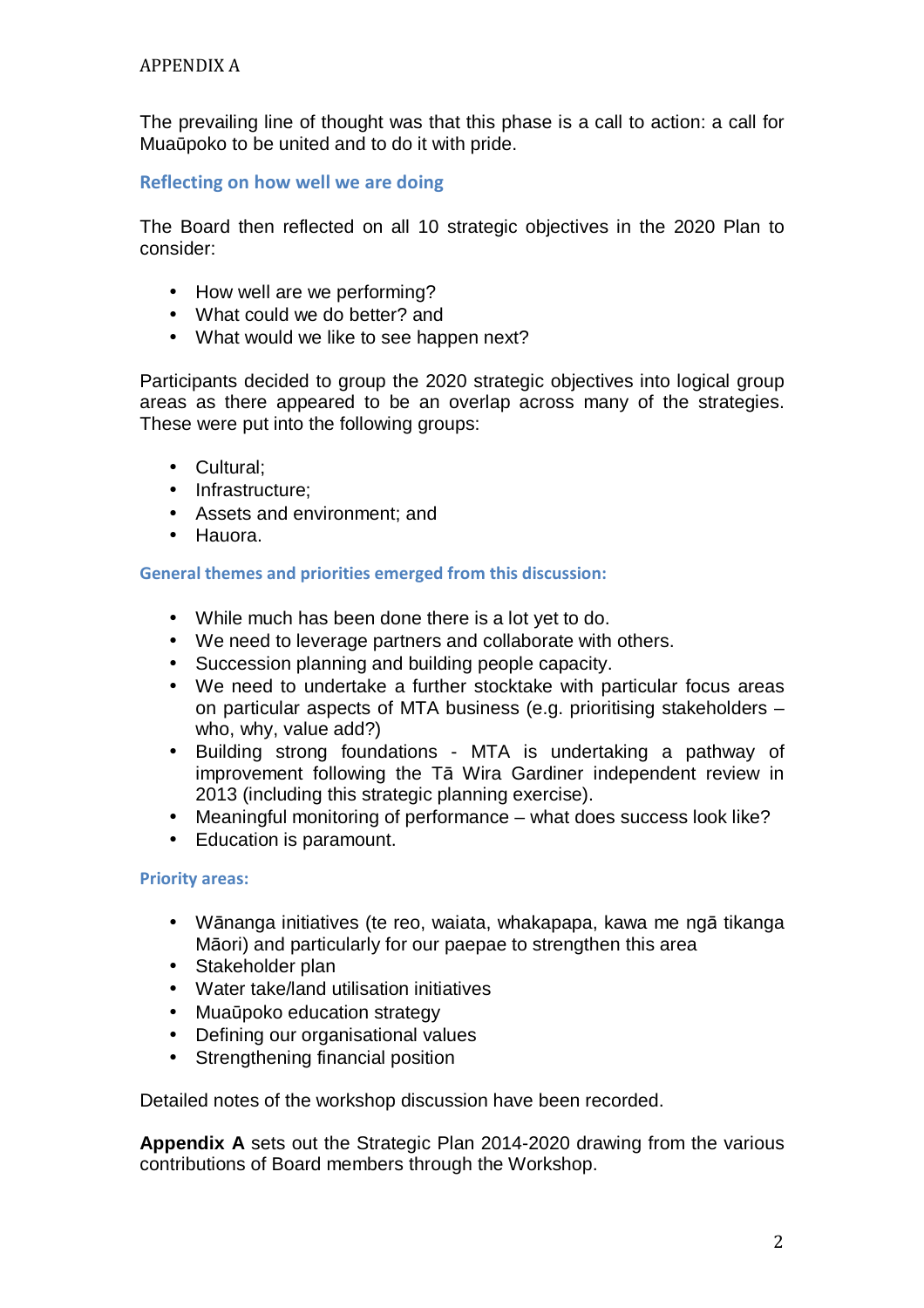# **APPENDIX A**

| <b>Muaūpoko Tribal Authority Strategic Plan 2014-2020</b>                                                                                                                                                                                                                                                                                                                                                                                                                                                                  |                                                                                                                                                                                                     |                                                                                                                                                   |                                                                                                        |  |
|----------------------------------------------------------------------------------------------------------------------------------------------------------------------------------------------------------------------------------------------------------------------------------------------------------------------------------------------------------------------------------------------------------------------------------------------------------------------------------------------------------------------------|-----------------------------------------------------------------------------------------------------------------------------------------------------------------------------------------------------|---------------------------------------------------------------------------------------------------------------------------------------------------|--------------------------------------------------------------------------------------------------------|--|
| 2020 Vision<br>"Whakahono Kia Tu Kaha Muaūpoko – Unite, stand strong Muaūpoko"                                                                                                                                                                                                                                                                                                                                                                                                                                             |                                                                                                                                                                                                     |                                                                                                                                                   |                                                                                                        |  |
| <b>MTA Board</b>                                                                                                                                                                                                                                                                                                                                                                                                                                                                                                           | <b>Tactical Plan (key actions)</b>                                                                                                                                                                  |                                                                                                                                                   |                                                                                                        |  |
| <b>Strategic Priorities</b>                                                                                                                                                                                                                                                                                                                                                                                                                                                                                                | <b>Y1</b>                                                                                                                                                                                           | <b>Y2</b>                                                                                                                                         | $Y3+$                                                                                                  |  |
| <b>Cultural</b><br>Muaūpoko reo, tikanga, waiata and heritage are preserved and maintained for future generations<br><b>Experience: All Muaupoko whanau are;</b><br>Citizens of the world. Whānau are culturally connected and confidently engage as active participants in their<br>communities. Whānau embrace and influence the challenges of modern day change.<br>Indicators: Te reo Maori rates (census)<br>Iwi affiliation rates (census)<br>Participation in iwi/hapu wänanga (attendance register or evaluations) |                                                                                                                                                                                                     |                                                                                                                                                   |                                                                                                        |  |
| 1. Support hapu cultural<br>revitalisation initiatives.                                                                                                                                                                                                                                                                                                                                                                                                                                                                    | Identify, and seek to<br>provide support for, at least<br>two hapū or marae-led<br>initiatives with a view to<br>promoting wider access<br>and participation of whanau<br>(e.g. waiata, kaikaranga, | Support to tell<br>Muaūpoko's story by<br>undertaking a<br>comprehensive<br>research project that<br>reviews and publishes<br>a document offering | Extend research<br>project to investigate<br>further into the<br>history of Muaūpoko<br>prior to 1840. |  |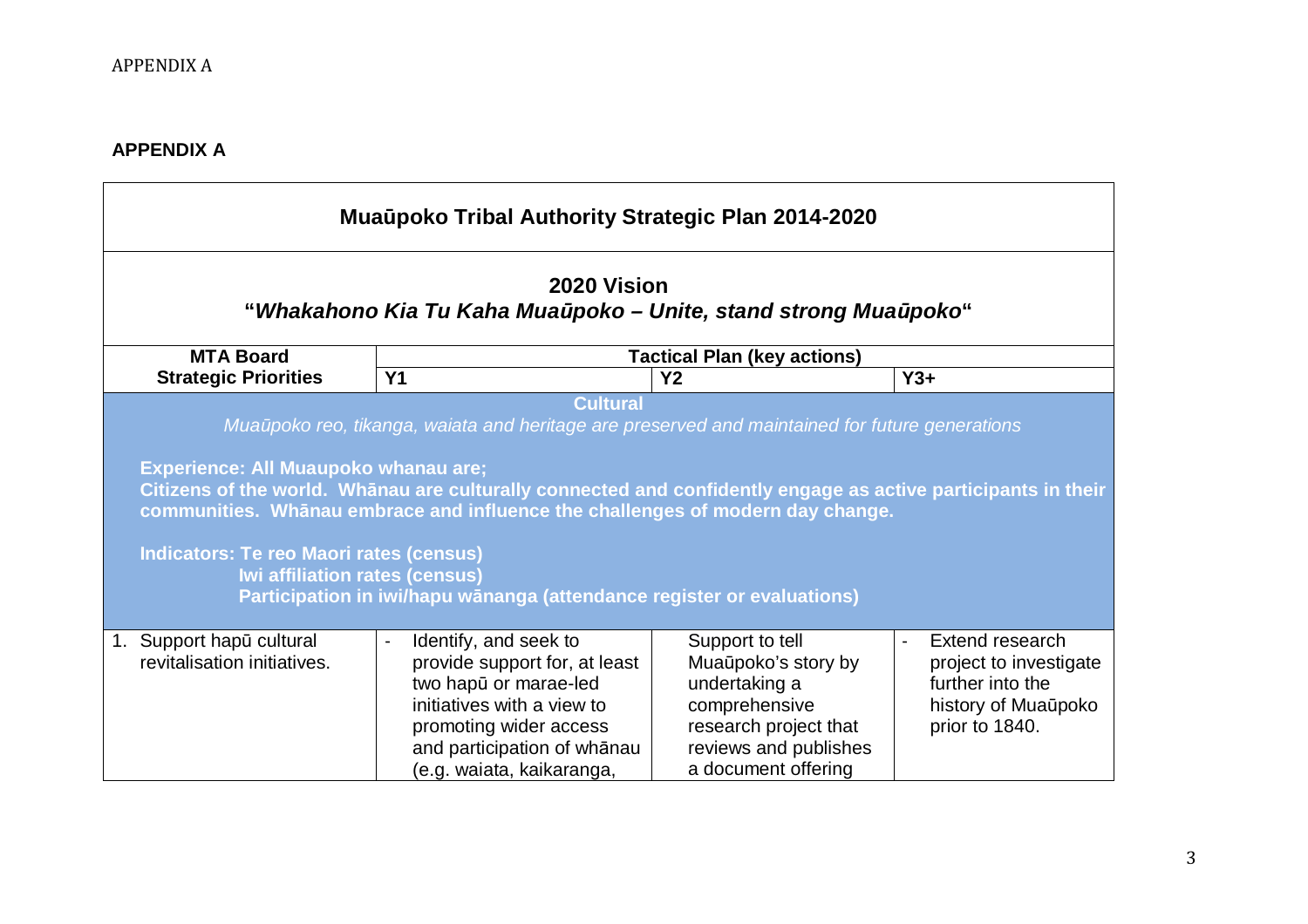|                                                                     | whakapapa, tikanga etc).                                                                                                                                                                                                                                           | evidence, stories and<br>history referred to by<br>Muaūpoko during<br>Treaty hearings and<br>negotiations.                                      |                                                                                                                                                         |
|---------------------------------------------------------------------|--------------------------------------------------------------------------------------------------------------------------------------------------------------------------------------------------------------------------------------------------------------------|-------------------------------------------------------------------------------------------------------------------------------------------------|---------------------------------------------------------------------------------------------------------------------------------------------------------|
| 2. Strengthen the paepae on<br>Muaūpoko Marae.                      | Convene a wānanga of<br>hapū members who are<br>active on each marae and<br>who are committed to<br>strengthening knowledge of<br>whaikōrero, karakia,<br>whakapapa and kawa to<br>share their knowledge with<br>the next generation of<br>Muaūpoko practitioners. | Expand support to<br>wider participation in<br>wānanga targeting<br>rangatahi.                                                                  | Support<br>$\blacksquare$<br>programmes to<br>accelerate<br>proficiency of Te<br>Reo Maori amongst<br>Muaūpoko iwi and to<br>uplift Muaūpoko<br>paepae. |
| 3. Develop and maintain a<br>sustainable hapū funding<br>Programme. | Develop funds distribution<br>strategy and procedures.<br>Distribute funding to hapu<br>to support their cultural<br>revitalisation initiatives.                                                                                                                   | On-going                                                                                                                                        | Implement hapū<br>distribution strategy<br>from Treaty<br>settlement package.                                                                           |
| 4. Develop leadership<br>opportunities for rangatahi.               | Convene a rangatahi<br>reference group to<br>participate in Treaty<br>settlement workshops.                                                                                                                                                                        | Support and engage<br>$\overline{\phantom{a}}$<br>rangatahi reference<br>group to develop<br>submissions to MTA on<br>tribal issues of interest | Create two<br>$\blacksquare$<br>opportunities each<br>year for rangatahi to<br>wānanga to discuss,<br>plan and implement                                |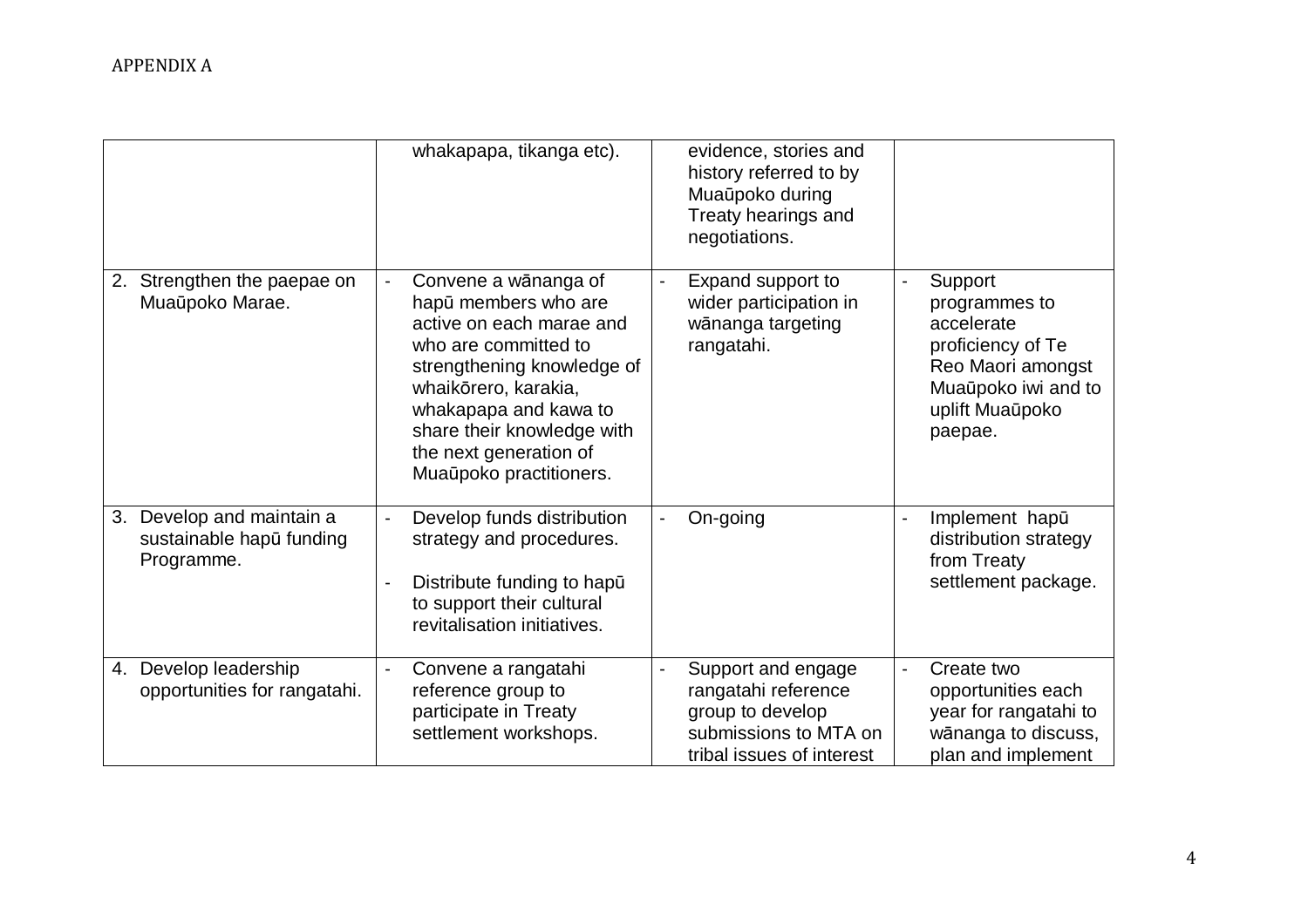|                                                                                                                                                                                                                                                                                 |                                                                                                                                        | to rangatahi.                                                                                                       | initiatives for<br>Rangatahi.                                                                                       |  |  |
|---------------------------------------------------------------------------------------------------------------------------------------------------------------------------------------------------------------------------------------------------------------------------------|----------------------------------------------------------------------------------------------------------------------------------------|---------------------------------------------------------------------------------------------------------------------|---------------------------------------------------------------------------------------------------------------------|--|--|
| 5. Support Muaūpoko day<br>celebrations (Waitangi<br>day).                                                                                                                                                                                                                      | Build on success of<br>$\overline{a}$<br>previous Waitangi Day<br>celebrations.                                                        | Stage other Iwi festival<br>celebrations bringing<br>whānau together.                                               | On-going.                                                                                                           |  |  |
|                                                                                                                                                                                                                                                                                 | <b>Infrastructure</b><br>Robust Iwi and hapū structures that best serve Muaūpoko interests                                             |                                                                                                                     |                                                                                                                     |  |  |
| Experience: All Muaupoko whanau are; Whānau who have access to the necessary resources required to<br>meet their aspirations and realise their full potential. Whānau have confidence in their representatives and<br>actively support each other and are respected and valued. |                                                                                                                                        |                                                                                                                     |                                                                                                                     |  |  |
| Indicators: Participating in iwi/hapū events and hui (attendance register, evaluations)                                                                                                                                                                                         |                                                                                                                                        |                                                                                                                     |                                                                                                                     |  |  |
| 1. Continue to strengthen<br>MTA governance and<br>operational capacity,<br>systems and procedures.                                                                                                                                                                             | Implement all SGM<br>resolutions as per Ta Wira<br>recommendations including<br>constitutional amendments<br>to reduce Board size from | Undertake induction for<br>all existing Board<br>members and apply to<br>any new incoming<br>Board members.         | Review strategic<br>$\blacksquare$<br>policy and planning<br>for all development<br>sectors.                        |  |  |
|                                                                                                                                                                                                                                                                                 | 14 to 7.<br>Develop clear governance<br>roles and build internal and<br>external people capacity for<br>high quality governance.       | Subject to ratification<br>by Muaūpoko members<br>adopt the new PSGE<br>legal structure and<br>confirm transitional | Work with directors<br>of subsidiary<br>companies to<br>develop consistent<br>strategies to the<br>group direction. |  |  |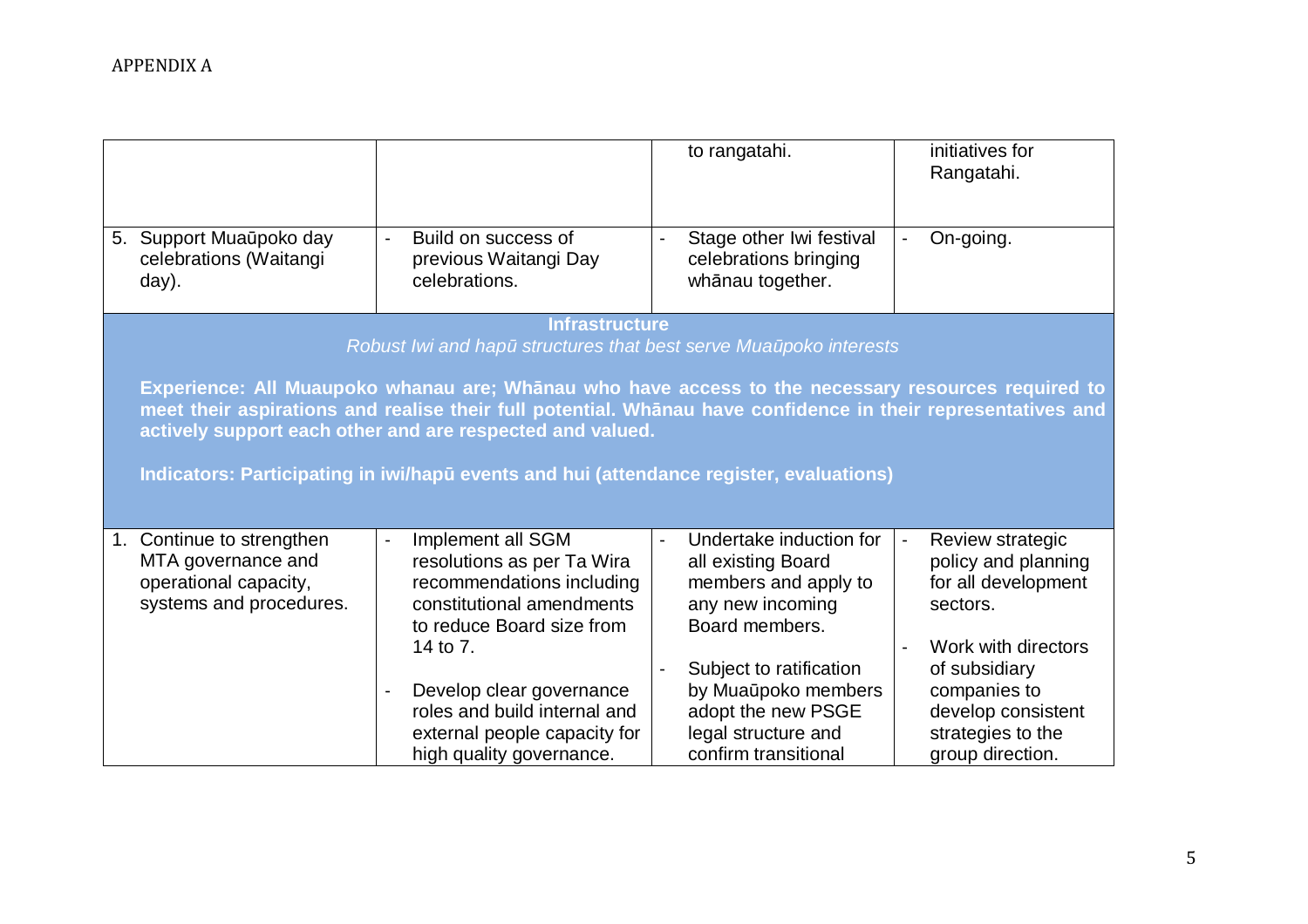| Carry out a review of MTA<br>governance policies,<br>delegations, risk<br>management strategy and<br>other governance<br>procedures and compile a<br>comprehensive MTA<br>governance handbook and<br>induction process.<br>Review and actively<br>$\overline{a}$<br>monitor annual operational<br>plans.<br>Issue letter of expectation<br>$\blacksquare$<br>to subsidiary directors.<br>In consultation with Iwi<br>$\overline{a}$<br>members, develop Post<br><b>Settlement Governance</b><br>Entity structure as part of<br><b>Treaty settlement</b><br>negotiations.<br>Present MTA Strategic Plan<br>$\blacksquare$<br>at general meeting of<br>members. | programme<br>(governance,<br>subsidiaries, assets,<br>tax, organizational<br>design).<br>Review strategic<br>$\blacksquare$<br>priorities and annual<br>plan (on-going). |  |
|---------------------------------------------------------------------------------------------------------------------------------------------------------------------------------------------------------------------------------------------------------------------------------------------------------------------------------------------------------------------------------------------------------------------------------------------------------------------------------------------------------------------------------------------------------------------------------------------------------------------------------------------------------------|--------------------------------------------------------------------------------------------------------------------------------------------------------------------------|--|
|                                                                                                                                                                                                                                                                                                                                                                                                                                                                                                                                                                                                                                                               |                                                                                                                                                                          |  |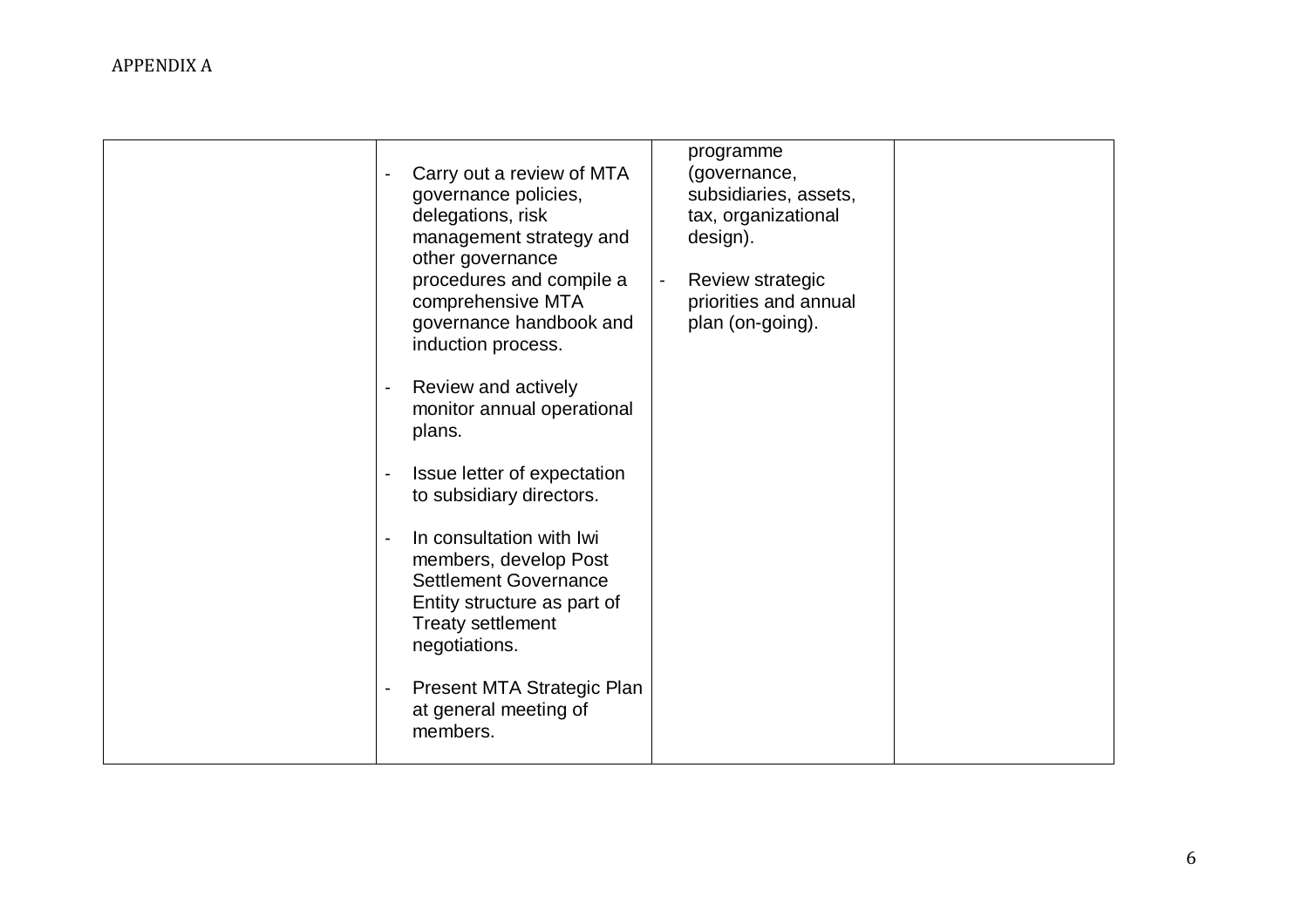| 2. Support the establishment<br>of robust hapul structures. | Develop a suite of<br>governance resources<br>(guidelines, policies,<br>procedures etc) that hapū<br>may wish to use<br>Develop governance<br>incubator programme to up<br>skill whānau for<br>governance roles                                                                                                                               | Work with haput to aid<br>in their development of<br>robust structures.<br>Support hapū through<br>communications,<br>elections, member<br>register development | Work with haput to<br>develop sector<br>strategies (e.g.<br>health, education,<br>environmental, Te<br>Reo etc) |
|-------------------------------------------------------------|-----------------------------------------------------------------------------------------------------------------------------------------------------------------------------------------------------------------------------------------------------------------------------------------------------------------------------------------------|-----------------------------------------------------------------------------------------------------------------------------------------------------------------|-----------------------------------------------------------------------------------------------------------------|
| 3. Build strong<br>communications with<br>members.          | Use MTA website to<br>provide regular, up to date<br>and relevant information to<br>members.<br>Publish two newsletters per<br>annum.<br>Publish a quarterly<br>electronic newsletter.<br>Continue to develop robust<br>-<br>communications strategy<br>and implement through<br>various media (e.g.<br>Muaūpoko panui, social<br>media etc). | On-going as per y1.                                                                                                                                             | On-going as per y1.                                                                                             |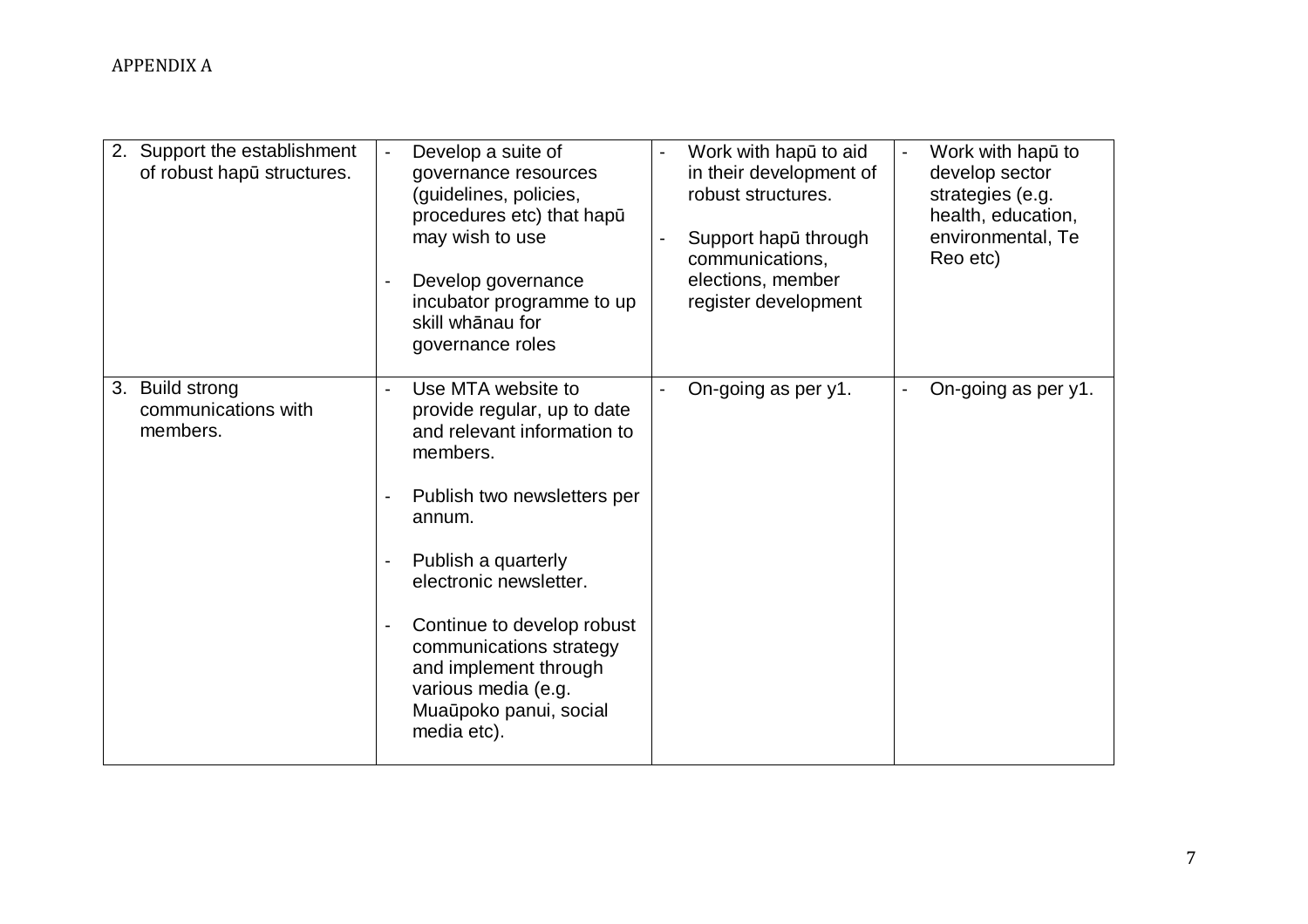|                                                                                                                                                                                                                                                                                                                                                                                                                                                                                                                                                                                                                                                                                                                                                                                                                                                                                       | Bring Iwi together at least<br>two times per year in a<br>forum to discuss and<br>consult on key subjects<br>areas/issues.                                                                     |                                                                                                                                                             |                     |  |
|---------------------------------------------------------------------------------------------------------------------------------------------------------------------------------------------------------------------------------------------------------------------------------------------------------------------------------------------------------------------------------------------------------------------------------------------------------------------------------------------------------------------------------------------------------------------------------------------------------------------------------------------------------------------------------------------------------------------------------------------------------------------------------------------------------------------------------------------------------------------------------------|------------------------------------------------------------------------------------------------------------------------------------------------------------------------------------------------|-------------------------------------------------------------------------------------------------------------------------------------------------------------|---------------------|--|
| <b>Assets and Environment</b><br>Regain ownership and kaitiakitanga of key Muaūpoko assets and natural resources to protect these for future generations<br>Experience: In their own right Muaūpoko whānau and also as part of hapū and iwi, exercising mana whenua by<br>protecting their values and by accessing and developing their assets and resources.<br>They enjoy the same rights as others in the community. Whānau are empowered through rich information<br>which creates opportunities for social, cultural and economic success. Whānau are proud and strive for<br>excellence. Whānau exercise autonomy and influence over their political environment.<br>Whānau are independent and financially sound. They have the skills, knowledge and literacy to make informed<br>choices.<br><b>Indicators: Employment rates (census)</b><br><b>Education rates (census)</b> |                                                                                                                                                                                                |                                                                                                                                                             |                     |  |
| <b>Household income rates (census)</b>                                                                                                                                                                                                                                                                                                                                                                                                                                                                                                                                                                                                                                                                                                                                                                                                                                                | Achievement of MOU/MOP with local authorities (minutes, agenda, correspondence)                                                                                                                |                                                                                                                                                             |                     |  |
| 1. Contribute to and leverage<br>with existing initiatives<br>and/or relationships aimed<br>at protecting and<br>enhancing Muaūpoko<br>natural resources and the<br>environment.                                                                                                                                                                                                                                                                                                                                                                                                                                                                                                                                                                                                                                                                                                      | Take an active role in<br>$\mathbf{r}$<br>resource consent<br>applications affecting<br>Muaūpoko taonga through<br>working relationship with<br>local authorities.<br>Partner with and provide | <b>Implement Treaty</b><br>$\blacksquare$<br>settlement redress<br>options aimed at<br>improving and<br>maintaining Muaūpoko<br>environmental<br>interests. | On-going as per y2. |  |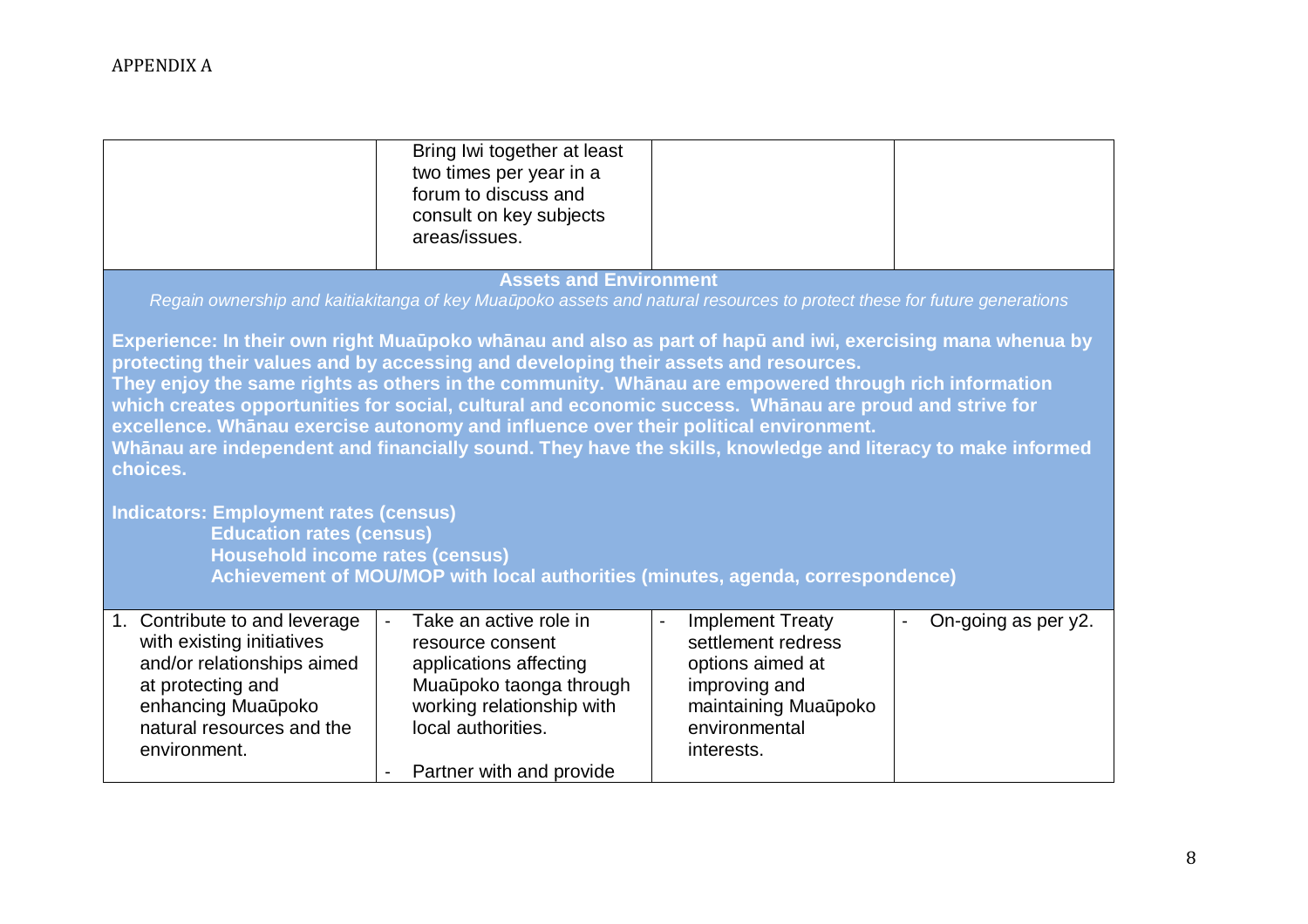|                                                             | support to Lake<br>Horowhenua Accord and<br>Lake Trustees initiatives.                                                                 | Adopt formal agency<br>protocols with key<br>central and local<br>government<br>organisations (e.g. the<br>Department of<br><b>Conservation, Ministry</b><br>for the Environment,<br><b>Horizons Regional</b><br>Council, Horowhenua<br>District Council). |                                                                                                       |
|-------------------------------------------------------------|----------------------------------------------------------------------------------------------------------------------------------------|------------------------------------------------------------------------------------------------------------------------------------------------------------------------------------------------------------------------------------------------------------|-------------------------------------------------------------------------------------------------------|
| 2. Work with haput to develop<br>an environmental strategy. | Perform an environmental<br>scan of the Horowhenua<br>rohe.<br>Launch an Iwi<br>environmental policy<br>statement.                     | Implement the<br>environmental planning<br>process with a focus on<br>hapū kaitiakitanga<br>goals and aspirations.                                                                                                                                         | Launch the<br>environmental<br>strategy and<br>implement<br>environmental<br>programmes with<br>hapū. |
| 3. Grow and protect<br>Muaūpoko asset base.                 | Grown portfolio of social<br>services to grow income<br>streams for further<br>investment.<br><b>Treaty settlement</b><br>negotiations | <b>Treaty settlement</b><br>assets - develop robust<br>policy to protect and<br>develop legacy assets<br>for future generations.<br>Develop smart<br>investment portfolio to                                                                               |                                                                                                       |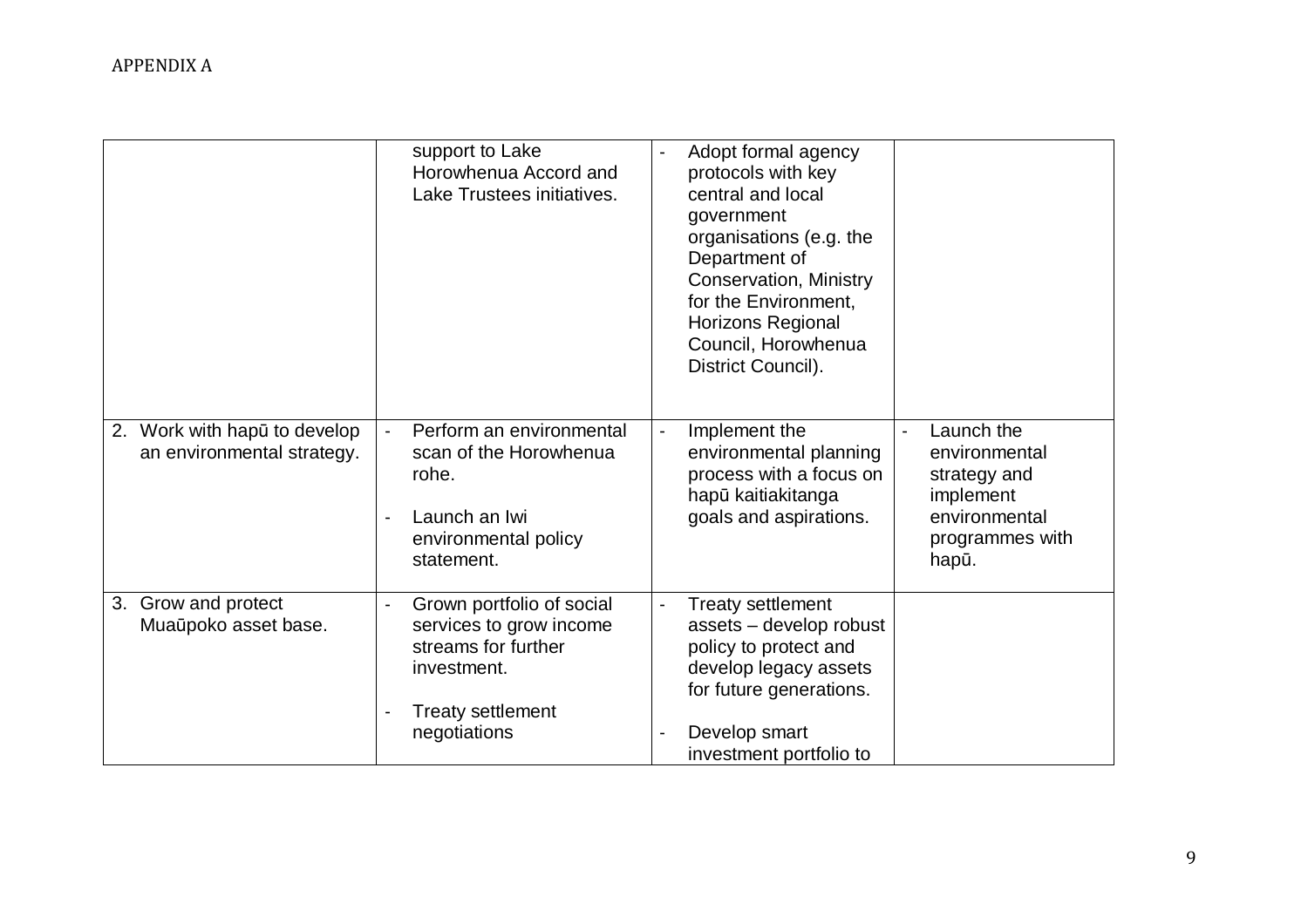|                                                                                                                                      | Bring together Muaūpoko<br>land trusts for land<br>development for economic<br>sustainability and<br>autonomy.                                                                                                                                                 | grow assets over time.                                                                                                                                                               |             |
|--------------------------------------------------------------------------------------------------------------------------------------|----------------------------------------------------------------------------------------------------------------------------------------------------------------------------------------------------------------------------------------------------------------|--------------------------------------------------------------------------------------------------------------------------------------------------------------------------------------|-------------|
|                                                                                                                                      | <b>Hauora</b><br>The health and wellbeing of our people is paramount                                                                                                                                                                                           |                                                                                                                                                                                      |             |
| and aspirations and realise their full potential.<br><b>Indicators: Education rates (census)</b><br><b>Employment rates (census)</b> | Experience: Muaupoko whanau actively supporting each other and are respected and valued. Whānau live in<br>a safe and violence free environment. Whānau have all the necessary resources required to meet their needs<br>Health - ambulatory services (health) |                                                                                                                                                                                      |             |
| 1. Develop a comprehensive<br>Iwi health and wellbeing<br>strategy.                                                                  | Continue developing a<br>comprehensive<br>understanding of Iwi health<br>and wellbeing profile.<br>Undertake development of<br>a hapū focussed Whānau<br>Ora strategy linking in<br>existing health initiatives                                                | Continue to implement<br>plans developed hapū<br>focussed Whānau Ora<br>strategy.<br>Grow and deliver new<br>health and well-being<br>programmes within this<br>strategy (on-going). | (On-going). |